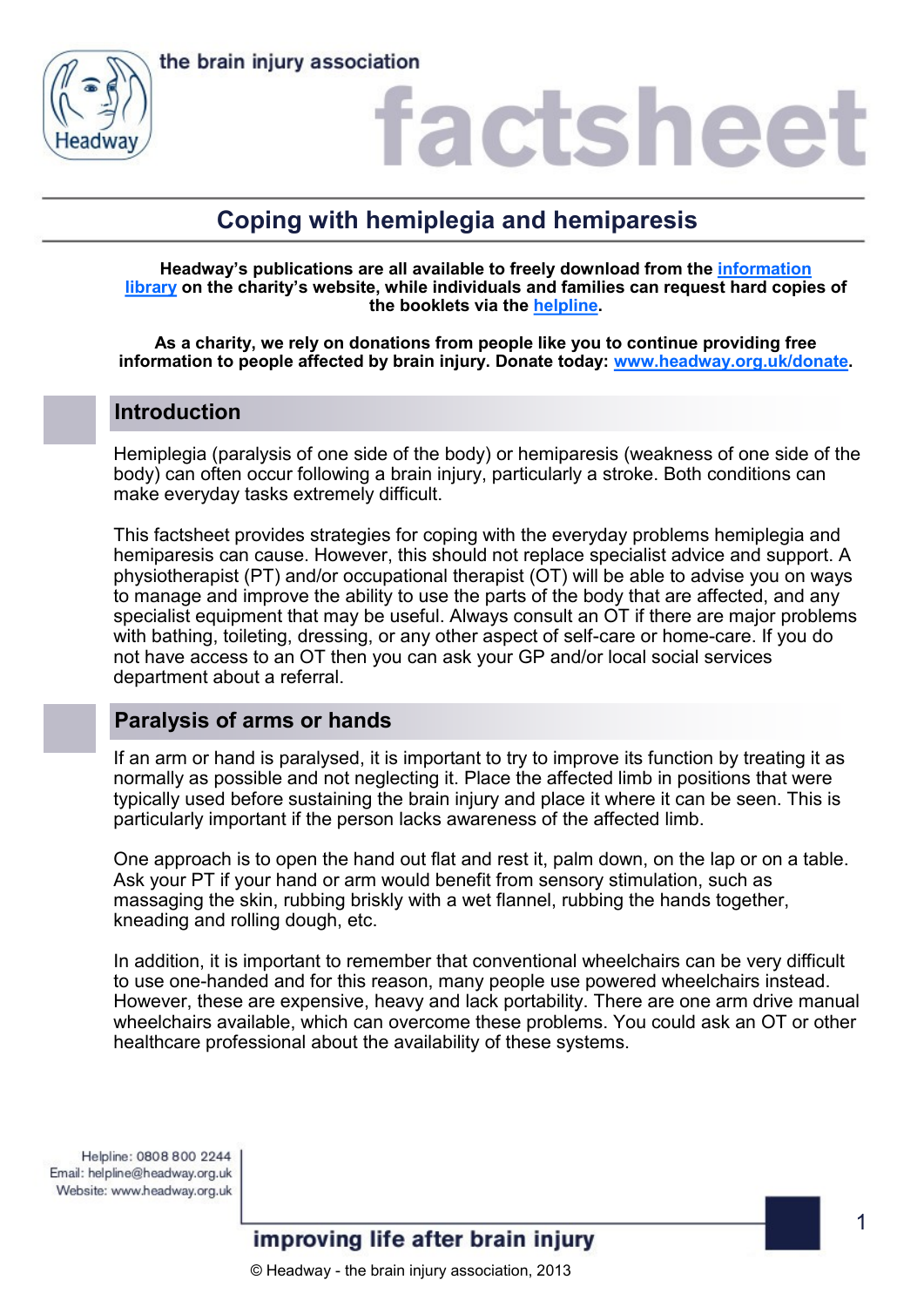

the brain injury association

## factshee<sup>®</sup>

### **Sensory problems**

If there are sensory problems, such as an inability to feel heat, cold or pain, this area of the body will be particularly vulnerable and require special attention. Care should be taken to ensure the affected area does not get too hot or cold, and to prevent the skin from coming into contact with things that could burn, scald, or cause other injury, such as sharp objects or rough surfaces.

### **Personal hygiene**

**Teeth:** Experiment with different toothpaste dispensers. If using only one hand, lay the toothbrush on its back and squeeze the toothpaste over the bristles. Alternatively, hands free toothpaste dispensers are available.

**Nails:** Suction nail brushes are available, which can be stuck onto the sink so that they do not need to be held. The unaffected side can use the brush easily, and then the affected hand can be held in position by the 'good' hand, and the nails rubbed back and forth, across the brush. Suction nail files are available, which work in a similar way.

**Dentures:** Suction denture brushes are available, which work in a similar way to the suction nailbrushes.

**Toileting:** Interleaved toilet tissue, which is often used in pub and restaurant toilets, can be easier to use, as tearing off tissue is difficult using one hand.

**Shaving:** Use an electric shaver, preferably a rechargeable one which does not need to be plugged in during use.

### **Dressing**

**Fastenings:** Choose clothes without fastenings, such as t-shirts, polo shirts, or trousers and skirts with elasticated waistbands. Zip fastenings are often extremely difficult to manage with one hand. When dressing, it is much easier to dress the affected side first and undress it last.

**Buttons:** It is possible to do up a button one-handed, however, this takes practice. A latch hook may be useful instead. To use, insert the hook through the buttonhole, latch it onto the shank of the button and pull the button back through the hole. For buttoned shirt cuffs, it is useful to stich elastic loops next to the buttonhole, and fasten the button through the elastic, rather than the hole. This allows for the hand to pass through the cuff without needing to unfasten the buttons. You could also replace the buttons with velcro. Remove the buttons and stitch them back on over the buttonholes. Stitch Velcro circles behind the buttonholes and onto the material where the buttons used to be.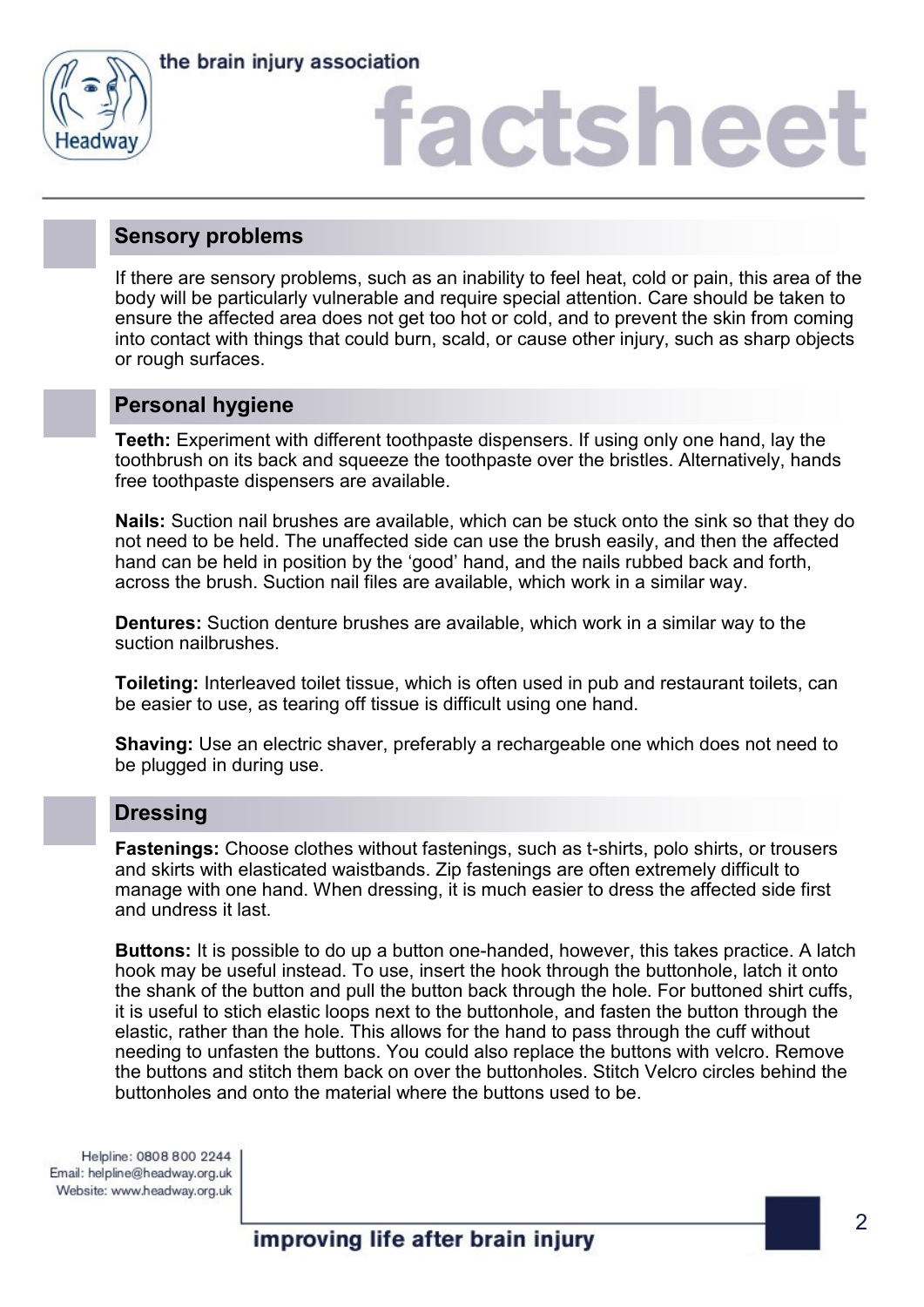



## factshee

**Shoes:** Choose shoes with velcro fastenings, or slip-on styles. Buckles may be manageable, but check that both shoes can be fastened up. Elastic shoelaces are inexpensive, and can help to convert lace-up shoes into slip-ons by allowing extra 'give' across the top of the foot.

**Bras:** Choose a bra with as few hooks as possible. Try ones that fasten at the front, or bras with no fastenings, which slip on over the head. Alternatively, you could adapt the rear fastening of a bra by attaching a piece of velcro in place of the hooks.

## **Coping in the kitchen**

**Snap-on aprons:** These aprons have a bendy plastic waistband with a snap-fastener, avoiding the need to tie a bow behind the back.

**Opening cans:** Adapted can openers are available with handles that lock together with a single squeeze. These do not require a constant strong grip to hold them together. Electric can openers, suitable for one-handed operation, are also available.

**Slicing:** Cutting guides are available for slicing bread and meat. These have upright pillars to hold the knife steady, which makes cutting safe and simple. The width of the slice can often be adjusted as necessary.

**Spreading:** Spreading boards are available, with two slightly raised edges at right angles to each other. The slice of bread is placed beside these edges to stop it from moving around whilst spreading.

**Opening jars and bottles:** There are a variety of grips available to help you with this. Some gadgets grip the lid whilst you turn the container, and others grip the container whilst you turn the lid.

**Cutting:** Easy-grip scissors can be helpful if you need to use the opposite hand from the one that you would normally use. These open with a spring action, so very little strength is required.

**Peeling:** 'Rex' peelers are available, which have broader handles than traditional peelers and require less movement from the wrist. You could also try a battery operated peeler with a contoured handle for easier grip. There are also electric peelers available, which do all the work and do not require holding. In addition, grater/peeler units are available, with spikes to hold food for conventional peeling and a separate scraper section. Vegetables are rubbed against the scraper to remove the peel. The scraper can also be used as a fine grater.

**Boiling:** Metal handle guards can be fastened onto the side of a cooker to hold pan handles steady whilst their contents are being stirred. When cooking vegetables in a saucepan, it can help to place a wire chip basket, or sieve, inside the saucepan before

Helpline: 0808 800 2244 Email: helpline@headway.org.uk Website: www.headway.org.uk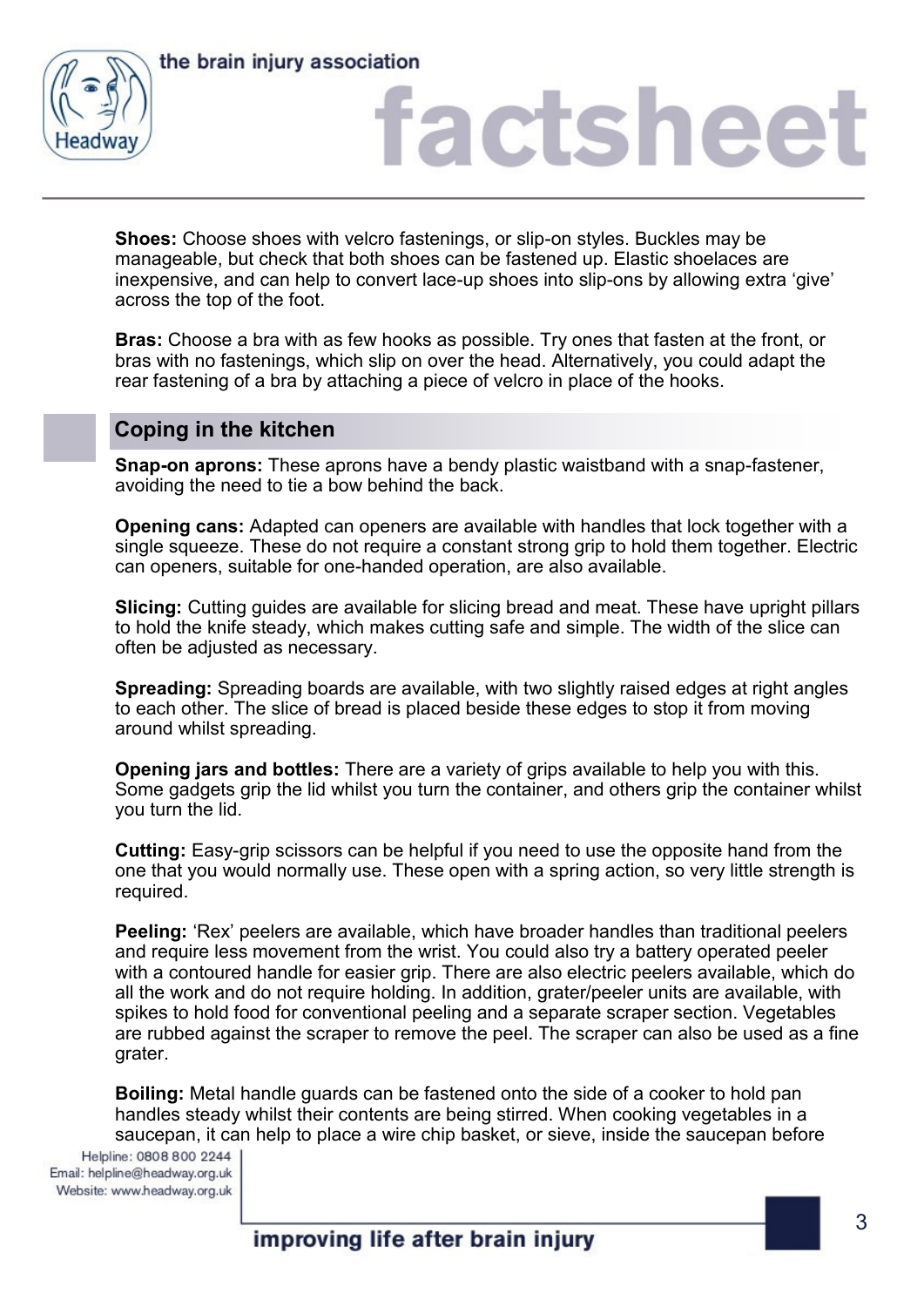



## iactshee

adding the vegetables. Once cooked, the vegetables can easily be drained by lifting up the basket. This prevents the problem of needing one hand to hold the pan, and another to hold the lid or strainer, while pouring off the excess water. The water should be left to cool before attempting to empty the saucepan.

**Avoiding burns:** Heatproof mats can be placed on the work surface, or adjacent to the oven, so that hot cookware can be placed onto them before being moved.

**Chopping, grating and mixing:** Food processors, blenders and juicers can be invaluable for chopping, grating and mixing. Choose a design that is easy to operate, take apart and clean. Simple mechanical choppers or electric mixers are also available, which only require one-handed operation. A hand-held 'stick blender' can be used to mix the contents of a bowl or saucepan with the press of a button.

**Microwaving:** A microwave can be helpful to use as it not only reduces cooking time, it also requires minimal handling. Microwave cookware, which is designed to absorb less of the cooking heat, will be cooler to handle.

**Moving food and objects:** Trolleys are useful for transporting hot objects from one work surface, or from one room, to another. This greatly reduces the risk of accidents. Onehanded trays are also available, with a handle that rises over the centre of the tray so that it can be balanced safely with one hand. These also come with an anti-slip surface.

### **Eating and drinking**

**Plates:** Plates with anti-spill raised edges are available. Alternatively, plate guards can be clipped onto most plates.

**Cutlery:** A wide variety of adapted cutlery is available to make eating easier. For example, specialist knives which enable food to be cut without requiring a fork to hold it steady.

**Egg cups:** Egg cups with a suction base are available.

**Non-slip matting:** Special rubber matting is widely available which prevents plates, cups and other items from slipping around during use. Alternatively, a damp tea towel folded and placed underneath can also prevent hard objects from slipping on a smooth surface.

### **Housework**

**Washing-up:** Cleaning brushes which attach by suction onto the draining board are available, which will allow you to clean pots one-handed. Alternatively, an automatic dishwasher can make life easier.

**Vacuuming:** Heavy vacuum cleaners are awkward to use with one hand. Choose a light machine with a swivel-head which can be easily manoeuvred around furniture. It is helpful

Helpline: 0808 800 2244 Email: helpline@headway.org.uk Website: www.headway.org.uk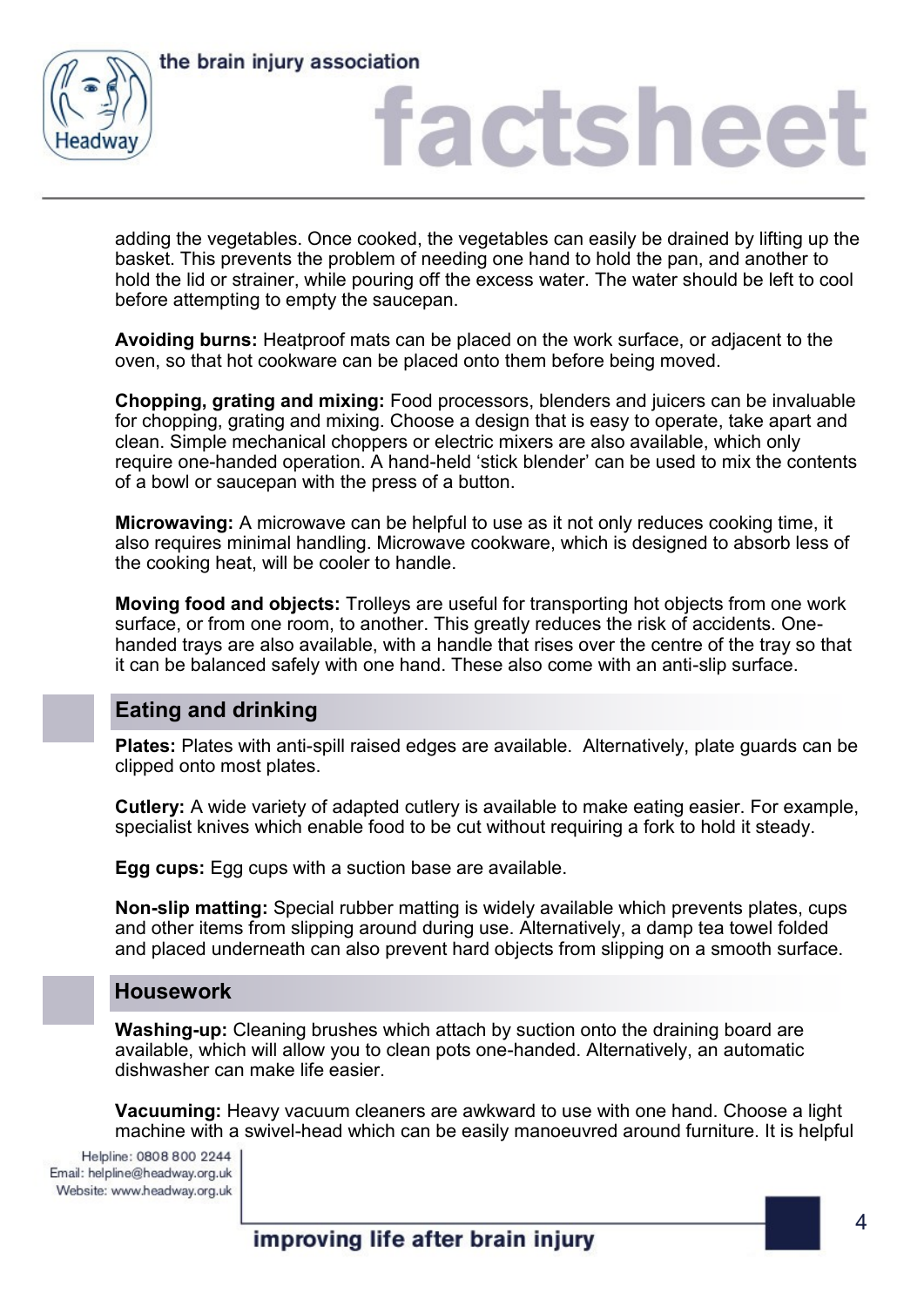

the brain injury association

## actshee

to clear space before beginning the job. Hand-held 'dust buster' vacuum cleaners, which are rechargeable, are also helpful to clean stairs and small areas of flooring.

**Laundry:** Automatic washing machines are preferable, as washing by hand is obviously very difficult one-handed. For drying, it is easier to hang each garment on an indoor drying rack. Once the washing is dry, place the items on a flat surface to fold them, such as a table for large items. It can also help to buy socks that are all the same so any two will make a pair, rather than having to pair matching items up after washing.

**Ironing:** Again, this can be difficult using one hand. Extra care should be taken to avoid burns, particularly if there is any loss of sensation in either hand. It may be easier to turn the ironing board around if using a different hand from that used previously. A tumble dryer and fabric conditioner, as well as a careful choice of fabric, can help to reduce the need for ironing.

### **Games and hobbies**

**Card games:** Purpose-made holders are available, which can hold cards steady for you. A simple alternative is to hold the cards in the bristles of a new, upturned scrubbing brush.

**Sports:** Sports can be difficult but adaptations can often be made. Racket sports only require one hand and the use of a one arm drive wheelchair can help. Alternatively, table tennis can be played from a static position. Bowling is fun and pool or snooker can also be possible with some help to get the non-functioning arm in the right place. Games related to boules can easily be played one-handed and there are playing areas in most towns and cities.

**Video games:** One-handed controllers are available for the Xbox, PlayStation and PC, while most games on the Nintendo Wii can be played using one hand. Joysticks are also suitable for many games and these can be attached to a table by suction pads for one-handed use.

**Crafts:** The biggest difficulty with most hobby activities is stabilising the components. Clamps, plasticine, non-slip matting and specialist frames can be used for needlework. A hoop that clamps onto the table is available for embroidery, as are simple threaders for sewing needles. A clamp is also available for holding a knitting needle to allow one-handed knitting.

There are lots of resources for one-handed games at [www.oneswitch.org.uk.](http://www.oneswitch.org.uk)

Helpline: 0808 800 2244 Email: helpline@headway.org.uk Website: www.headway.org.uk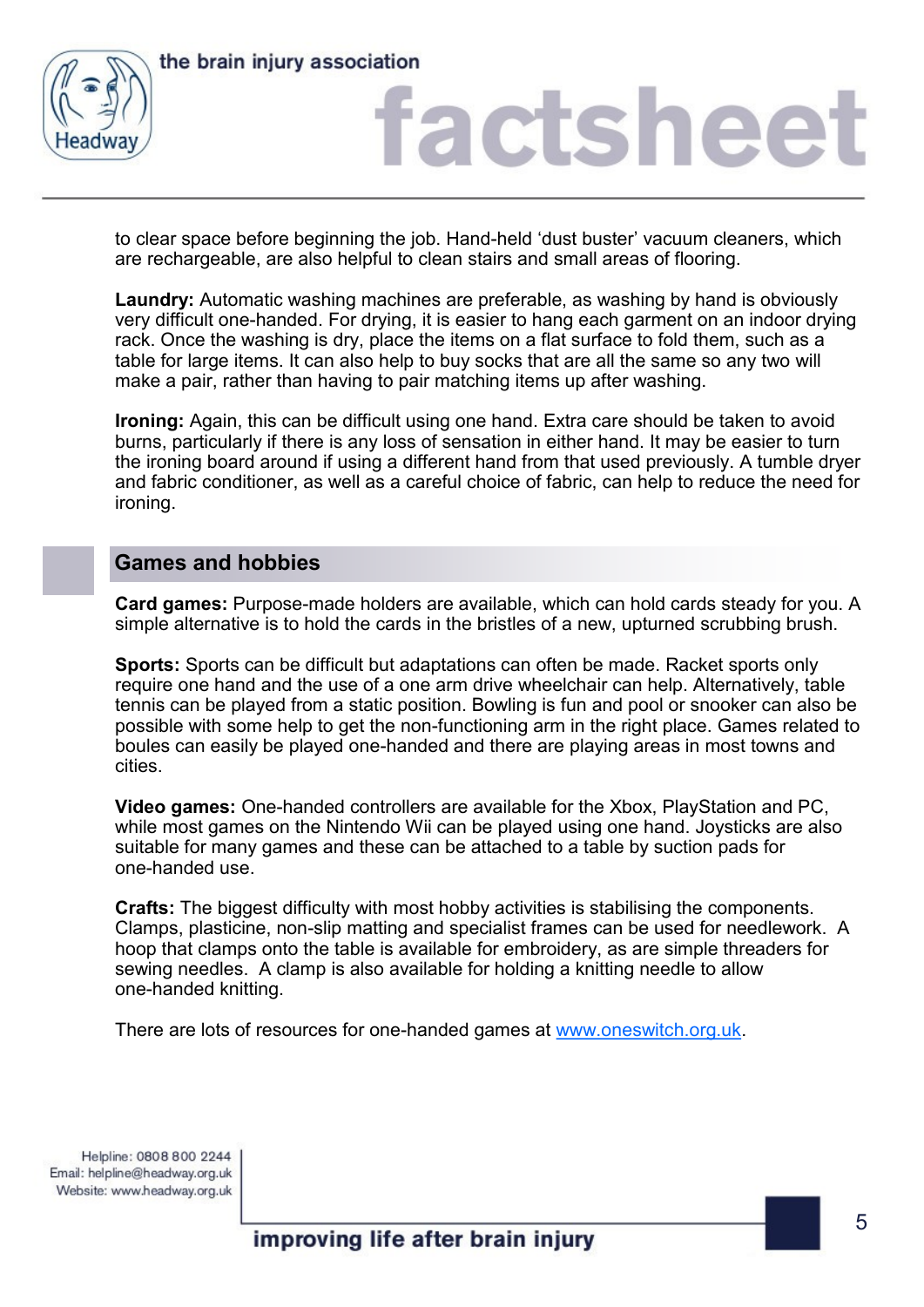

the brain injury association

# **factshee**

## **Conclusion**

Although life with hemiplegia or hemiparesis is inevitably difficult, there are many ways to manage everyday practical issues. We hope this factsheet has provided you with some useful ideas for yourself, a friend or relative. Remember, always ensure that the techniques you are using are safe, and if you have any questions, problems or concerns, consult an OT.

If possible, try items out before making expensive purchases, as some things will work better for some people than others. Also, some companies can charge a lot of money for items when something equally effective can often be found very cheaply. Always be wary of buying expensive equipment, especially on impulse.

**To discuss any issues raised in this factsheet, or to find details of our local groups and branches, please contact the Headway helpline free of charge on 0808 800 2244 (Monday - Friday, 9am-5pm) or by email at [helpline@headway.org.uk.](mailto:helpline@headway.org.uk)** 

**You can also find more information and contact details of groups and branches on our website at [www.headway.org.uk/supporting](https://www.headway.org.uk/supporting-you/in-your-area/groups-and-branches/)-you.** 

## **Useful organisations and resources**

The following companies supply specialist aids and equipment direct to the public through their catalogues. Much of the equipment described in this factsheet is also available from major online shops, such as Amazon [\(www.amazaon.co.uk\)](https://www.amazon.co.uk/) and eBay [\(www.ebay.co.uk\).](https://www.ebay.co.uk/) Boots sells a range of independence aids, which can be found at [www.boots.com/en/](http://www.boots.com/en/Pharmacy-Health/Health-shop/Mobility-daily-living-aids) Pharmacy-[Health/Health](http://www.boots.com/en/Pharmacy-Health/Health-shop/Mobility-daily-living-aids)-shop/Mobility-daily-living-aids. There are also many independent disability equipment stores. See your local telephone directories or ask an OT for details.

If possible, it is advisable to consult and OT about which equipment would be most suitable for your situation. They may also be able to help you obtain items that you may find difficult to locate.

### **Complete Care Shop**

Tel: 03330 160 000 Email: [sales@completecareshop.co.uk](mailto:sales@completecareshop.co.uk) Web: [www.completecareshop.co.uk](http://www.completecareshop.co.uk)

### **DEMAND**

Tel: 01923 681 800 Email: [info@demand.org.uk](mailto:info@demand.org.uk) Web: [www.demand.org.uk](http://www.demand.org.uk)

Helpline: 0808 800 2244 Email: helpline@headway.org.uk Website: www.headway.org.uk